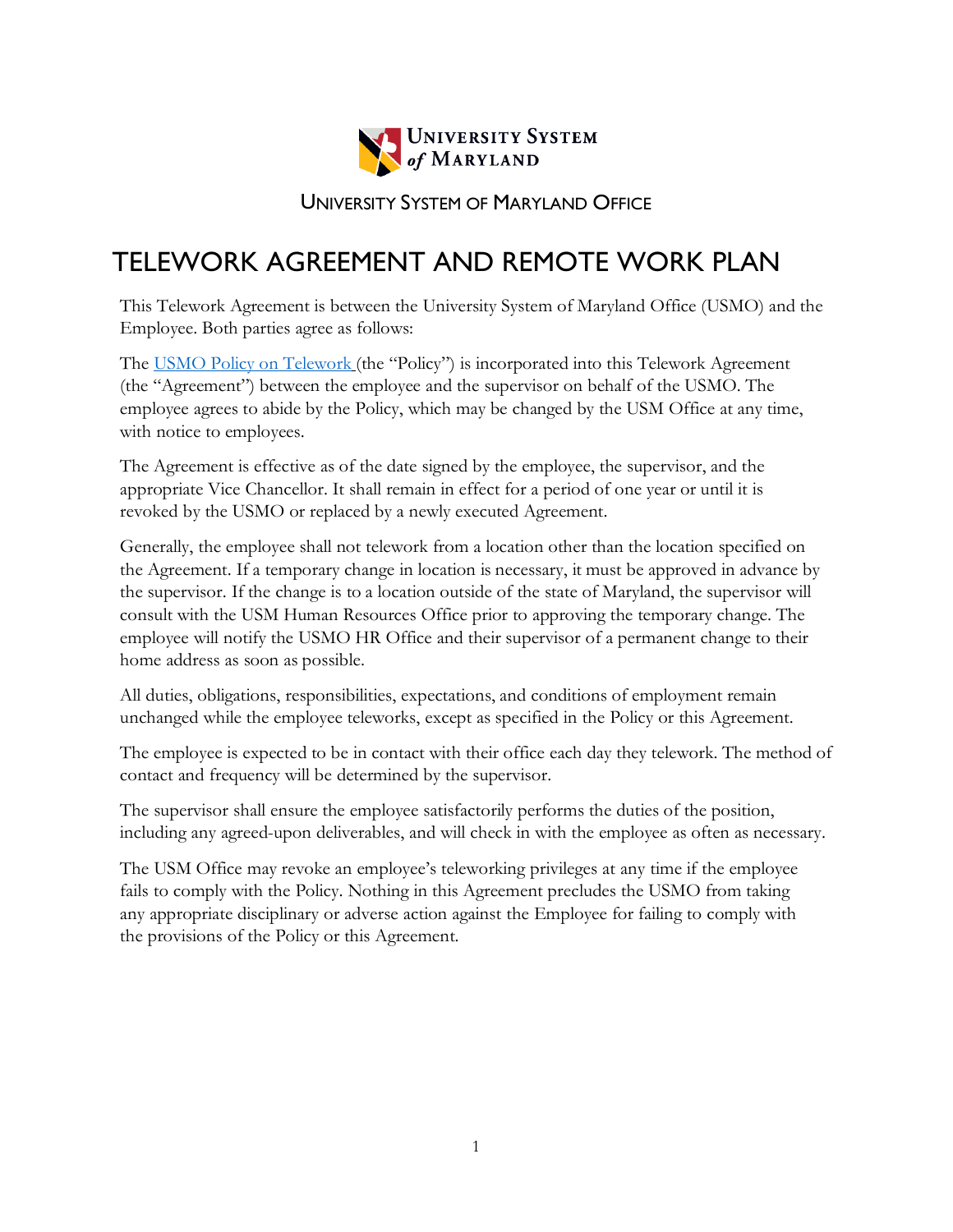# USMO TELEWORK AGREEMENT

| Telework Location (address):                                                                                                                                                                                                                                                      |                                                                                                                                                                                                                                                                                                       |
|-----------------------------------------------------------------------------------------------------------------------------------------------------------------------------------------------------------------------------------------------------------------------------------|-------------------------------------------------------------------------------------------------------------------------------------------------------------------------------------------------------------------------------------------------------------------------------------------------------|
| pursuant to the Policy:                                                                                                                                                                                                                                                           | <b>For EXEMPT employees:</b> I am requesting consideration of the following Telework schedule,                                                                                                                                                                                                        |
|                                                                                                                                                                                                                                                                                   | Regular (one or more regularly scheduled days each week) Days:                                                                                                                                                                                                                                        |
|                                                                                                                                                                                                                                                                                   | Ad hoc (on an as-needed basis, with prior approval of the supervisor for each instance)                                                                                                                                                                                                               |
| instance)                                                                                                                                                                                                                                                                         | Episodic (as defined in the Policy and with prior approval of the supervisor for each                                                                                                                                                                                                                 |
| <b>For NONEXEMPT</b> (hourly) employees: My work hours on the days that I telework are are<br>specified below and I understand that I am not authorized to work additional hours or alternative<br>hours without prior written approval of my supervisor, with a copy to USMO HR: |                                                                                                                                                                                                                                                                                                       |
|                                                                                                                                                                                                                                                                                   |                                                                                                                                                                                                                                                                                                       |
|                                                                                                                                                                                                                                                                                   |                                                                                                                                                                                                                                                                                                       |
|                                                                                                                                                                                                                                                                                   | Work Hours: North Months                                                                                                                                                                                                                                                                              |
| USMO.                                                                                                                                                                                                                                                                             | I have read the USMO Policy on Telework, and understand the Policy is fully incorporated into this<br>Telework Agreement. By signing and dating this USMO Telework Agreement, I agree to abide fully<br>with the terms and conditions contained within, as enforced by my supervisor on behalf of the |

| <b>Employee Signature:</b> | Date: |
|----------------------------|-------|
|----------------------------|-------|

| ÷ |
|---|
|---|

# COMMENT SECTION:

Employee Comments: Supervisor Comments\*:

\*required if you are denying two days per week of telework or granting more than two days per week of telework